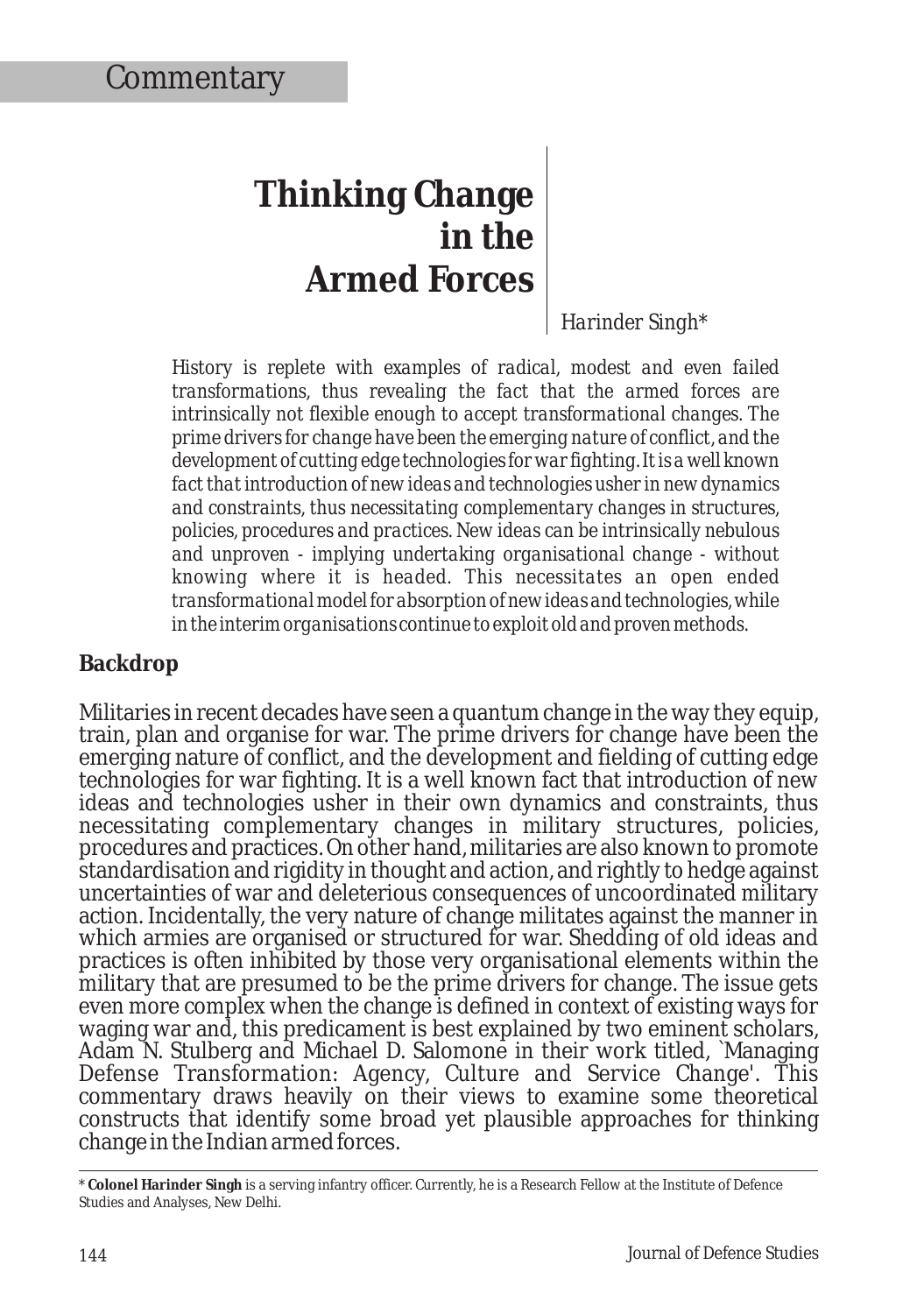## **Defining Change**

Stulberg and Salomone define military transformation as "a dynamic process of translating vague organisational visions and objectives into viable goals, strategies and structures", by creating synergies in doctrines and concepts at the organisational level, that far exceed the advantage of superficial changes and technological infusion. New ideas can be intrinsically nebulous and unproven - implying undertaking organisational change - without knowing where it is headed. This necessitates an open ended transformational model for absorption of new ideas and technologies, while in the interim

organisations continue to exploit old and proven methods. Military transformation therefore calls for a qualitative change in the organisational strategies by balancing the existing and in vogue philosophies with new ideas and technologies. The crux of military transformation lies in fostering and nurturing change, importantly by causing corresponding shifts in military thinking, procedures, practices and processes. For any meaningful military transformation to take place there is a need to create and sustain the momentum of reforms. This entails creation of organisational structures that truly enable centralised planning

**N**ew ideas can be intrinsically nebulous and unproven - implying undertaking organisational change - without knowing where it is headed.

through detailed planning and a flexible decision making process. Experimentation and validation of new ideas and technologies are equally important for any successful military transformation to take place.

**Institutionalising Change**

In modern times, major militaries across the world seem to be grappling with this idea of change. How do we conceptualise change is an issue that has bothered many militaries in the world, and raises several questions in our context as well. How do militaries frame realistic agendas for large scale organisational transformation is yet another important question? And finally, and most important is the fact, to ascertain as to what could be the key challenges and pitfalls of the transformational strategy are other issues that would have to be addressed in the longer run. Few western scholars believe that the traditional organisational theory no longer dominates the modern military thinking and, as far as the change strategies are concerned, the focus is clearly shifting to more realistic questions of "why, what and how" of change by offering alternative explanations and models for military transformation. New theories ascribe the propensity for change to "structural" or "material" stimuli as against the "socially constructed patterns" posited under the organisational behaviour approach. Here, two broad organisational transformation approaches namely the "outside-in" and "inside-out" as enunciated by Stulberg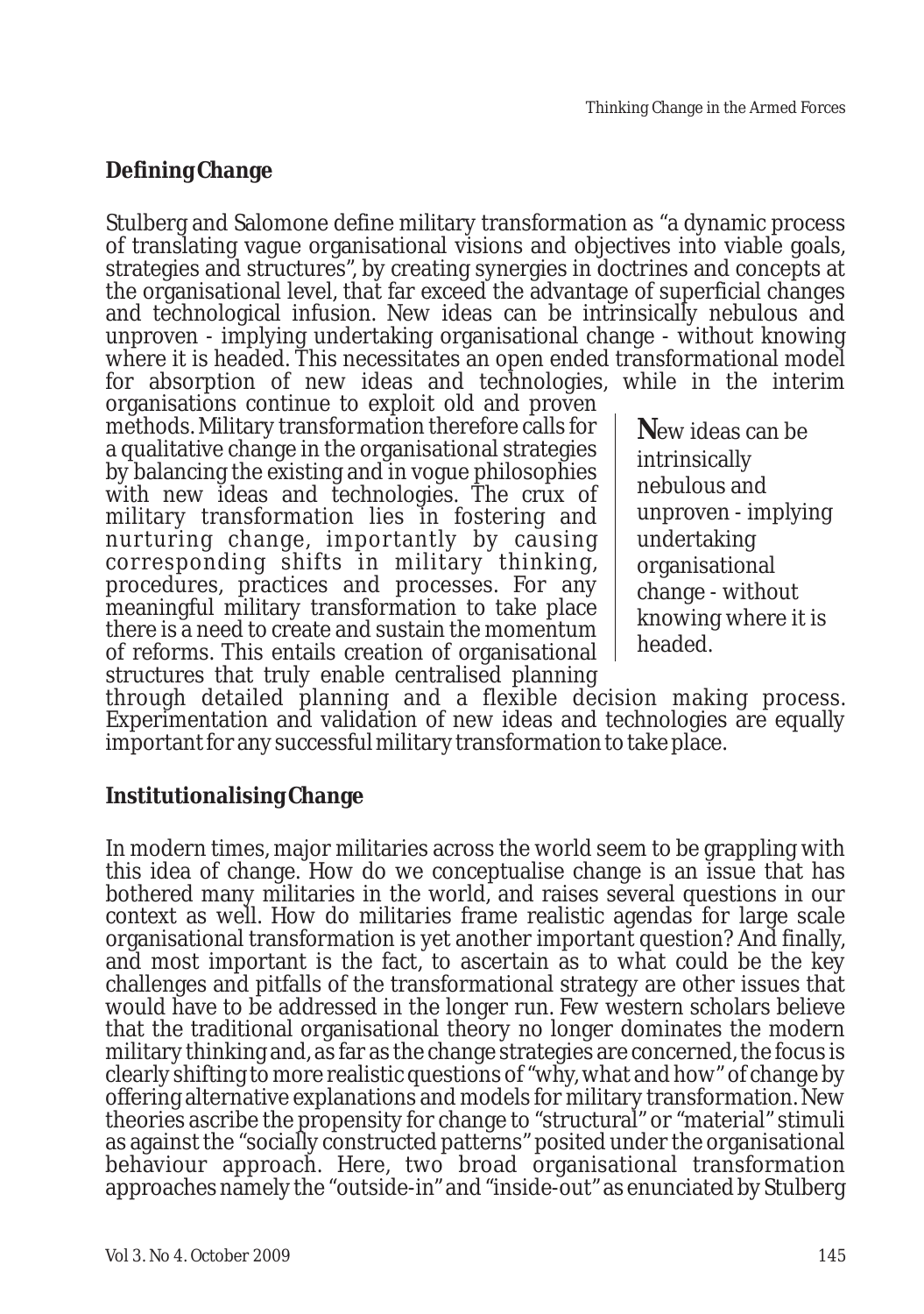and Salomone towards institutionalising change in modern militaries are discussed.

The "outside-in" approach focuses on "structural realism" and locates the impetus for change in the competitive security environment in the immediate neighbourhood. Military organisations are expected to respond to the strategic and technological environment, and failure to do so could lead to grave consequences. In fact, the strategic and technological imperatives are the prime movers for change, and lack of cohesion between the two, could act as a

**I**t is further argued that the proclivity for military innovation is determined by the social character of the nation and in particular evolving relationship between the civil and military societies.

drag towards achieving the laid down transformational goals and objectives. It is further argued that the proclivity for military innovation is determined by the social character of the nation and in particular evolving relationship between the civil and military societies. In that sense, a "divisive or discordant society" can limit the scope and objectives of military transformation. Rigid hierarchy amongst military organisations is yet another factor. This is known to aggravate institutional stasis and, while there may be a strong organisational desire, it is just that the right triggers for change may not be found. Here, the central importance of the political leadership to draw rationale linkages between the strategic and

doctrinal imperatives for institutionalising change assumes importance. This could also enable effective political oversight and institutional guidance to push the required agenda for change. In other words, the "outside-in" approach focuses on the external stimulants for propelling military change, and does not address the connection between the "internal organisational dialogue and preferences" to introduction of new ideas and technologies.

The "inside-out" approach focuses on intrinsic organisational characteristics to promote change and the means to translate them into tangible transformational tasks. One such school attributes military change to "material incentives" and / or "dynamic shifts in power sharing" structures within an organisation. It believes that innovation is often achieved by a "small yet powerful group of actors" that are integrally linked to the evolution of any organisation. Creation of "new decision making communities" by embedding officers positively inclined towards change can help kick start a viable transformational process. Another school of thought assigns substantial weight to the prevailing "organisational or cultural biases" within uniformed organisations to promote transformation. Here, the prospect for change hinges upon the "experience of military professionals" or "reform templates socialised over a period of time" within the organisation. This rationale posits that under favourable conditions militaries are capable of re-defining their organisational objectives through this community of forward thinking military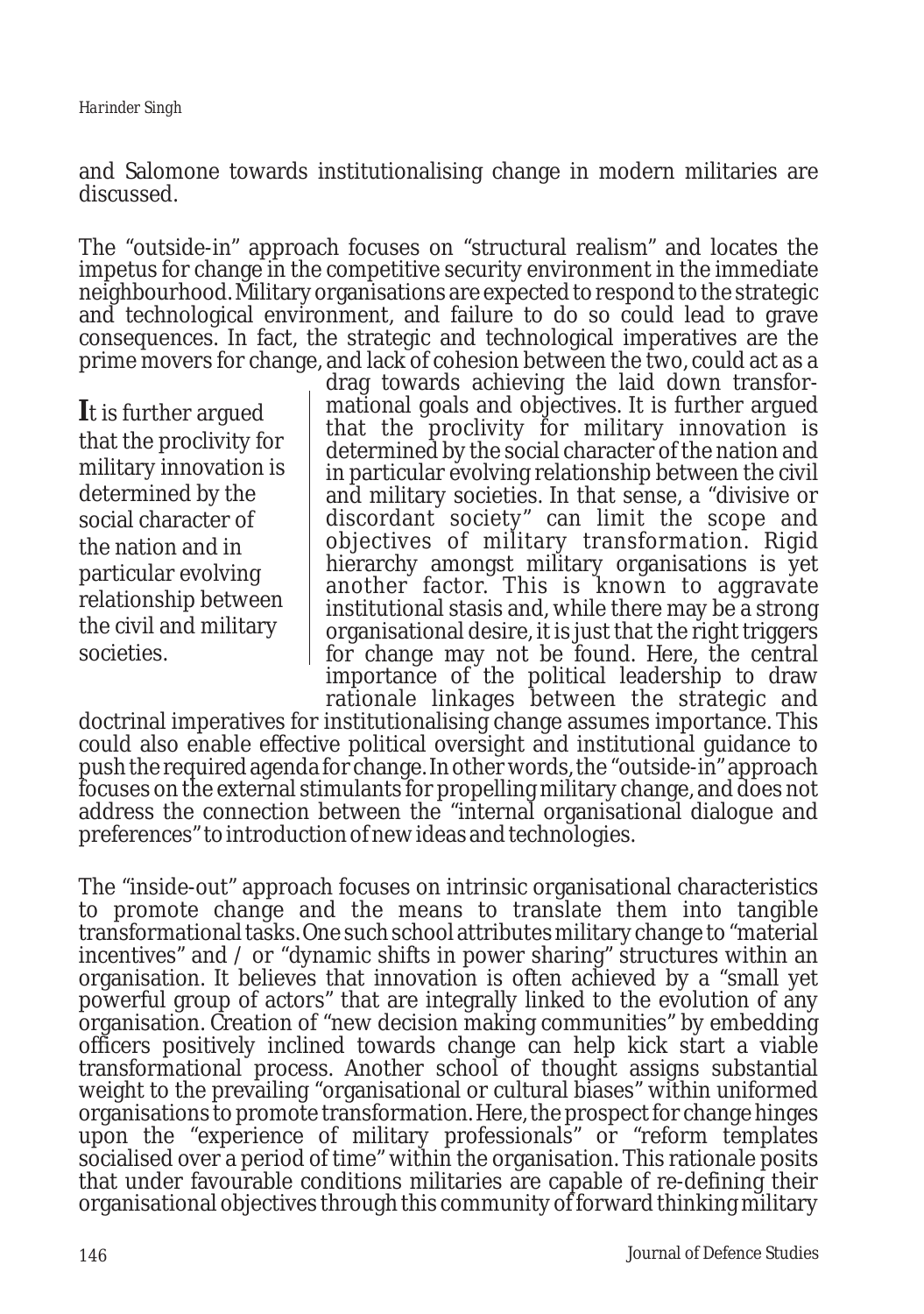professionals. The crux of transformation in said approach is about creating a credible knowledge base within the military organisation to enable and manage large scale transformations.

**Implementing Change**

Admiral Cebrowski, the prime architect for organisational transformation under the leadership of Donald Rumsfield is often attributed the credit for institutionalising the process of change in the US Armed Forces. He quite early recognised the danger of change becoming "simply a slogan" and, therefore, emphasised the need to view change as a driver for "organisational efficiency" and "increased military effectiveness". Most importantly, he identified the key inhibitors and stimulants to change, which could possibly be applied to militaries contemplating large scale transformation. The fundamental barriers to change as identified by Admiral Cebrowski were essentially the "fear of failure", "size and uniformity" and "executive-military-contractual stasis". Each impeding factor can be discussed in context of its organisational impact and implications.

Firstly, military institutions are generally cautious by nature, since "risk of failure" can carry immense organisational and hierarchical repercussions. Some risks could be far beyond the control of individuals or agencies involved and hence, the tendency to hold a strong bias against any precipitous transformational agendas. Also, the technological changes in the domain of war fighting can be so dramatic and dynamic, that it can heighten organisational fear for any meaningful change to take place, and thus limit the scope, rate and depth of transformation in the militaries.

Secondly, the "size and spread" of military organisations makes change a costly proposition. The explicit need to maintain uniformity in a large and diverse organisation could be equally difficult. Large scale or simultaneous structural changes can cause undue organisational turbulence and hence, the temptation to limit the scope of change amongst the military hierarchies.

Thirdly, the transformational process can sometimes also be exacerbated by the "triangle of stasis", comprising the executive, military establishment and defence contractors. The three legs of the triangle can have different reasons for imposing caution on the transformational agenda and, if these are not well balanced, the desired initiatives for change may never take off. Admiral Cebrowski emphasises that the `executive' holds the key to bring in large scale military transformations and, often may not be interested in the process, since it may jeopardise the departmental ability to exercise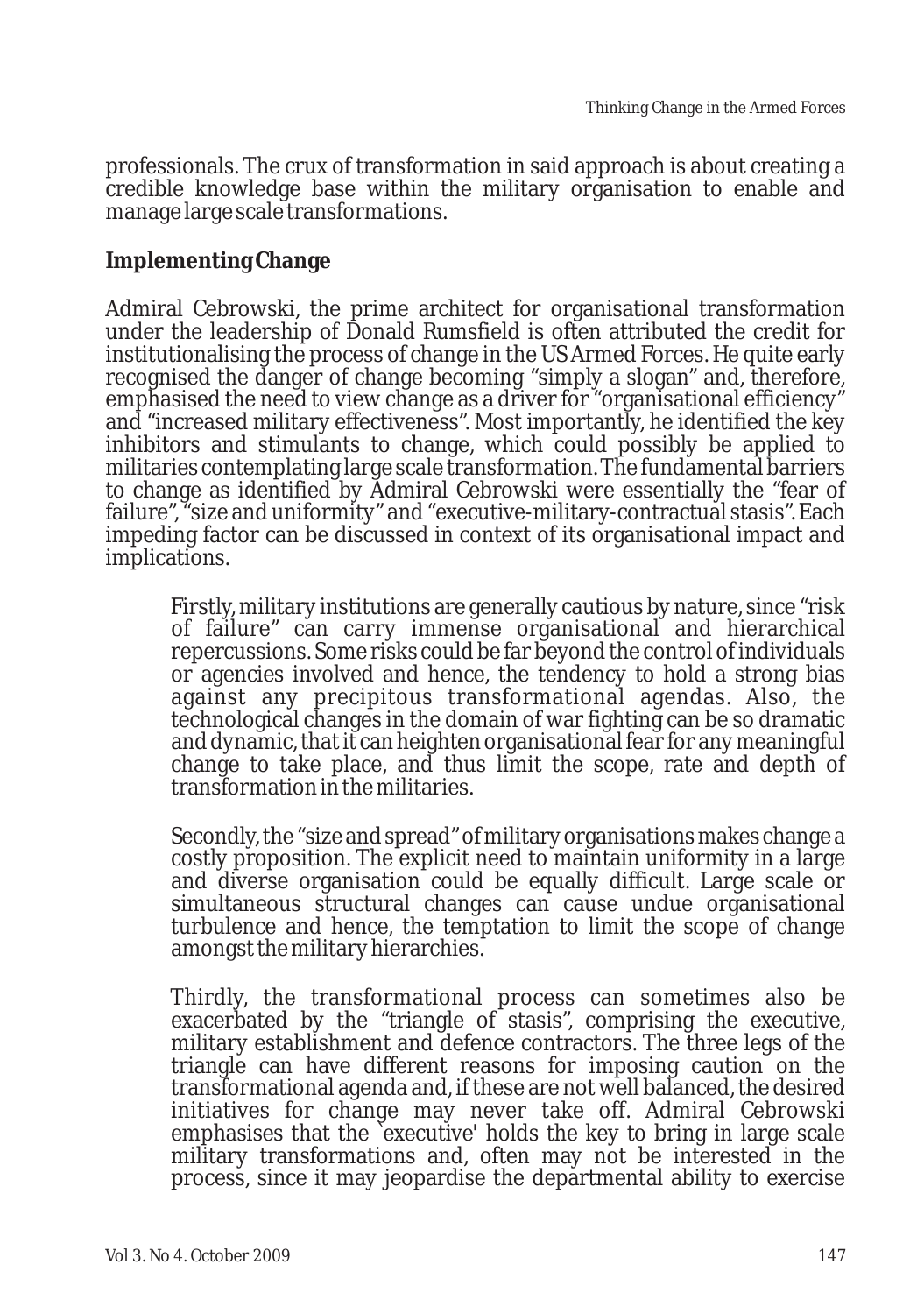authority in mandated policy areas of the government.

Since serious change in the military is often impeded by the above cited organisational mindsets and fixations, Admiral Cebrowski stressed the need to change the `vocabulary and imagery' of the commanders and staff in the armed forces. This, in his view, could be the best way of guiding large scale and turbulent military transformations. In this context, he emphasised the importance of six stimulants for propelling change in the armed forces.

Firstly, a shift in the "vocabulary and imagery" of the armed forces is a must, or in other words, he tries to postulate a theory that cognitive flows from "language" and "pictures" are most effective in transferring military knowledge and building a collaborative effort towards a meaningful transformational process.

Secondly, he emphasised for the vocabulary and imagery to change, there is a need to "teach change" in a top down fashion. In other words, there is a need to iterate the transformational goals and objectives to the military chain of command that seek to alter the long standing traditions, assumptions and processes prevalent in the armed forces. This brings in the importance of wider military education. Between "military training" and "military education" there is a thin line to distinguish. While "military training" focuses largely on the ability of military organisations and individuals to perform specific operational or tactical tasks and functions efficiently and effectively, focus on "military education" particularly enhances the length and breadth of professional military knowledge, reasoning abilities, interpretation on diverse strategic perspectives, innovative thinking and complex problem solving. In his view, emphasis on military education can significantly contribute to "teaching change" and the overall military transformational process.

Thirdly, it is important to "spiral change" through small but incremental steps based on "build a little, test a little, build a little" concept rather than the traditional approach of full definition of the change problem, and then trying to find a full solution. New ideas and technologies carry profound transformational implications because of the need to integrate the force structures, doctrines and operations. Besides saving on the organisational time, this approach promises better absorption of the cutting edge war fighting technologies and act as an accelerator for initiating and sustaining large scale transformations in the armed forces.

Fourthly, for any transformational process to succeed, Admiral Cebrowski argues that there is need to "sow dragon's teeth". In other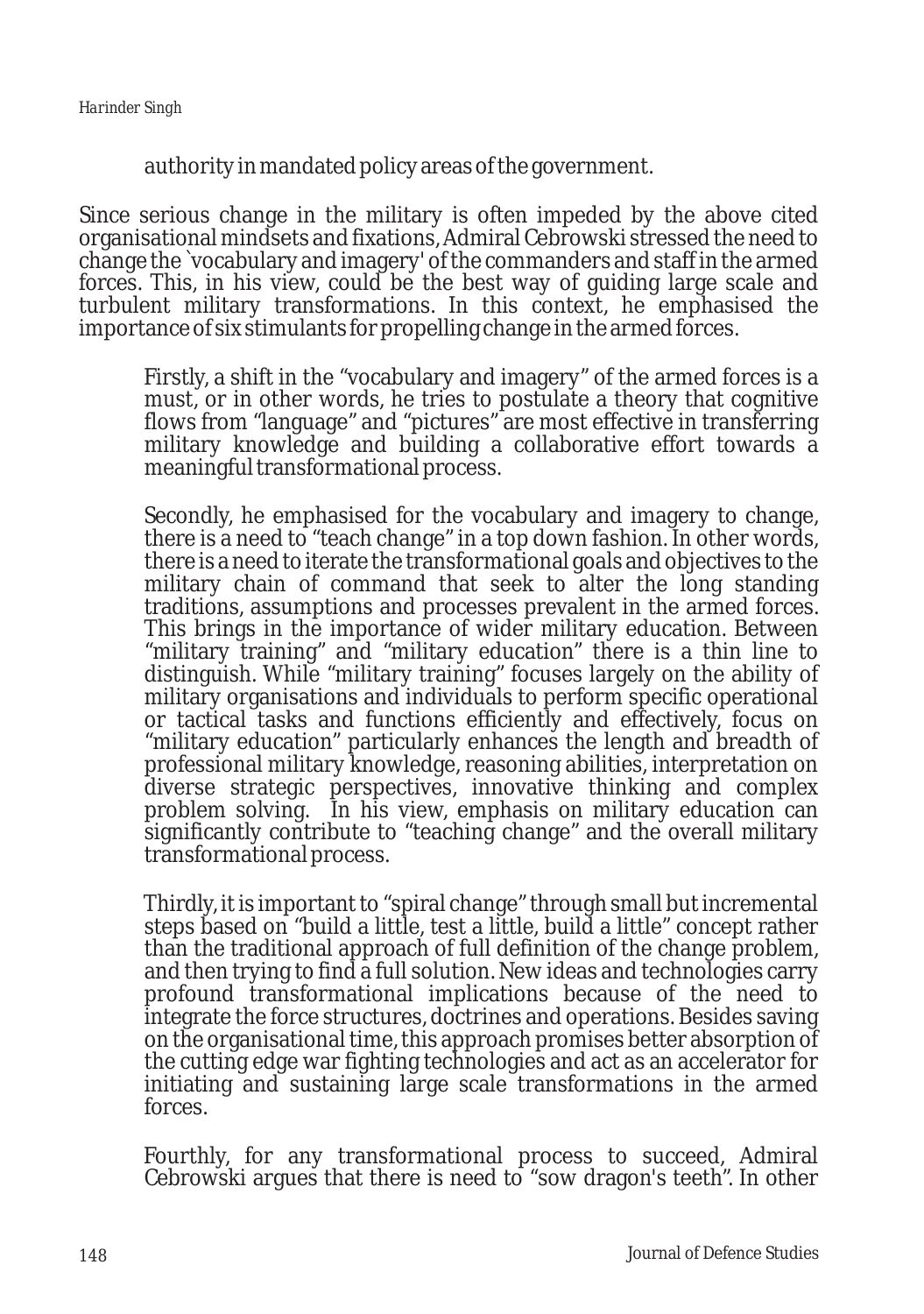words, the need to embed agents of change in the decision making process of the target organisations. There is no denying the fact that most durable change is always affected by changing military attitudes, culture and procedures that emerge from the bottom. But then offices or officials charged with putting in place the transformational agenda at the apex level are equally important. Strong commitment demonstrated by the change agents at the highest level can surely expedite the military transformation process.

Fifthly, the agents for change need to grow an environment for intense debate and discussion within length and breadth of the organisation. In absence of an amicable reasoning environment, the ability of military organisations to pursue large scale change can prove extremely difficult. A network enabled environment too would facilitate the pace of change and, therefore, it is an important pre-requisite to usher in military change.

Lastly, there is a need to gradually expand the network for change and as Cebrowski says "let the sun shine", in other words implying that openness and free thinking in organisational thought and working alone can lead to large scale transformations in the armed forces.

## **The Indian Context**

History is replete with examples of radical, modest and even failed transformations, thus revealing the fact that the armed forces are intrinsically not flexible enough to accept transformational change in military ideas and technologies. In fact, successful military transformations have been characterised by coherence in organisational vision on the evolving nature of conflict, flexible mid segment and senior leadership, robust resource funding and above all the organisational inclination for experimentation. Today, in tune with our country's growing regional stature and good economic health, the Indian Armed forces too need to transformation to meet the emerging challenges for the 21st century. While there are strong reasons to infuse new ideas and prepare for over the horizon threats to shape our future military capabilities, it is also important to approach the issue in a comprehensive and methodical manner to flesh out the concept, scope and direction of required military transformation. Some key transformational questions in our own context are flagged.

Firstly, it is to identify the compelling need for transformation in the armed forces or the `why' of change is perhaps the first logical step towards obtaining a clear understanding of the change process. The security environment and its implications and, in this context, the need to re-think our military capability needs for the 21st century are